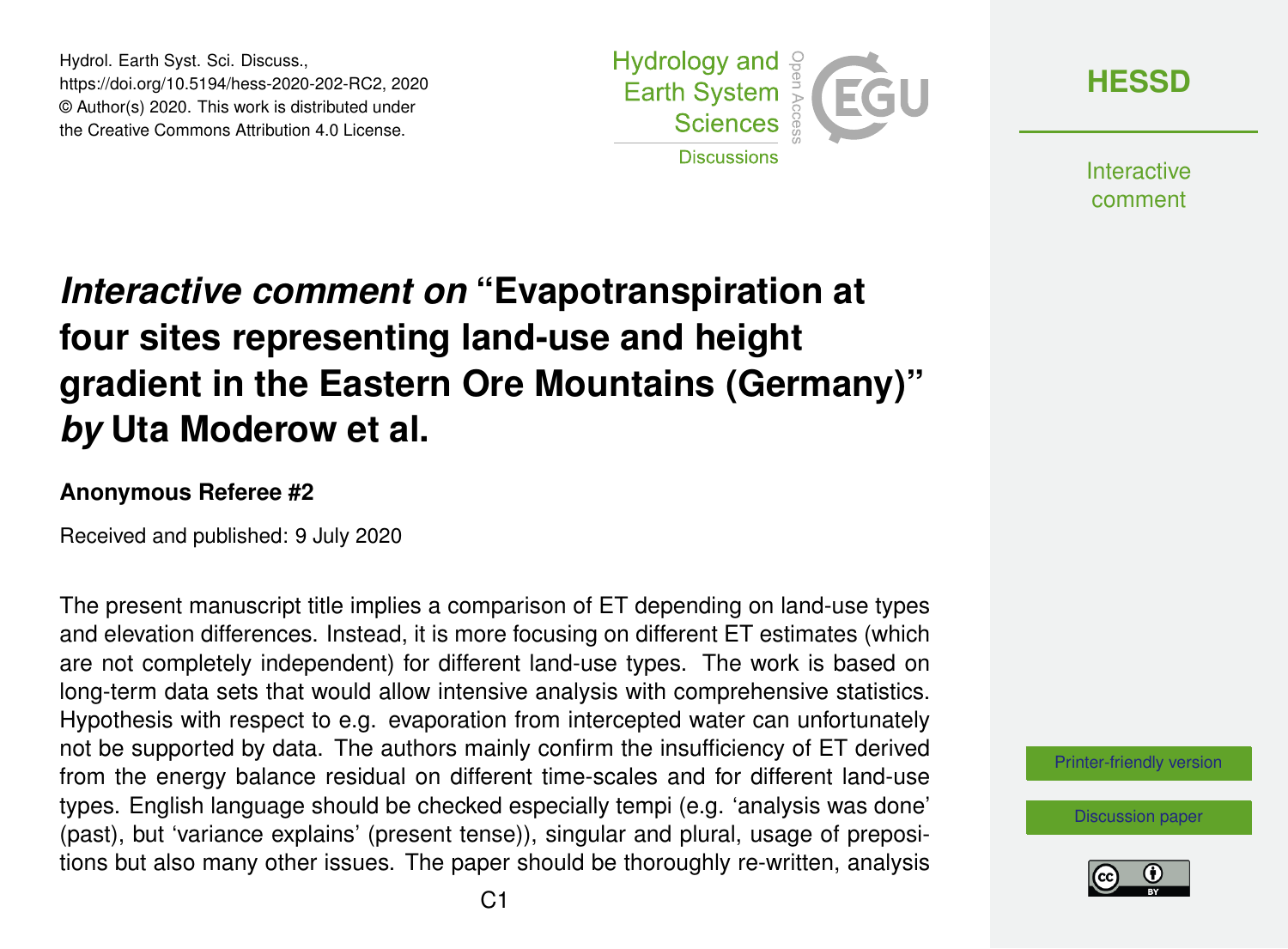should concentrate more on the land use differences instead of intra and inter-annual differences of the different ET estimates.

Specific comments (without language suggestions):

-LE derived from eddy covariance should be mentioned in the abstract

-Differences between sites should be roughly mentioned in the abstract in case title / focus stays on land-use and elevation

- -Uncertainty of EC-data has to be quantified
- -Check and reduce repetitions

-Order of paragraphs in chapter 3 should be changed: 1) Eddy-Covariance 2) Heat storage 3) Gap filling 4) Evapotranspiration estimates

-Gap filling data from different year with same crop: what about met conditions?

-Discussion of the results should be more precise instead of using 'was larger', 'closely related'

-Reduce chapter 4.2 (annual scale), instead focus more on seasonal scale, land-use and elevation

-Page 1, Line 23: 'latent heat of vaporization'

-Page 2, Line 56: do you intend to say that a low mountain range is better suited for such a study?

-Page 3, Line 71: 'complete years' or 'years with complete data sets'?, similar instrumentation for FC measurements?

-Table 1: 'wind components' instead of simply 'wind', 'H2O concentration' instead of 'Humidity'

-Page 10, Line 248: cite Wutzler et al, BGS, 2018

**Interactive** comment

[Printer-friendly version](https://www.hydrol-earth-syst-sci-discuss.net/hess-2020-202/hess-2020-202-RC2-print.pdf)